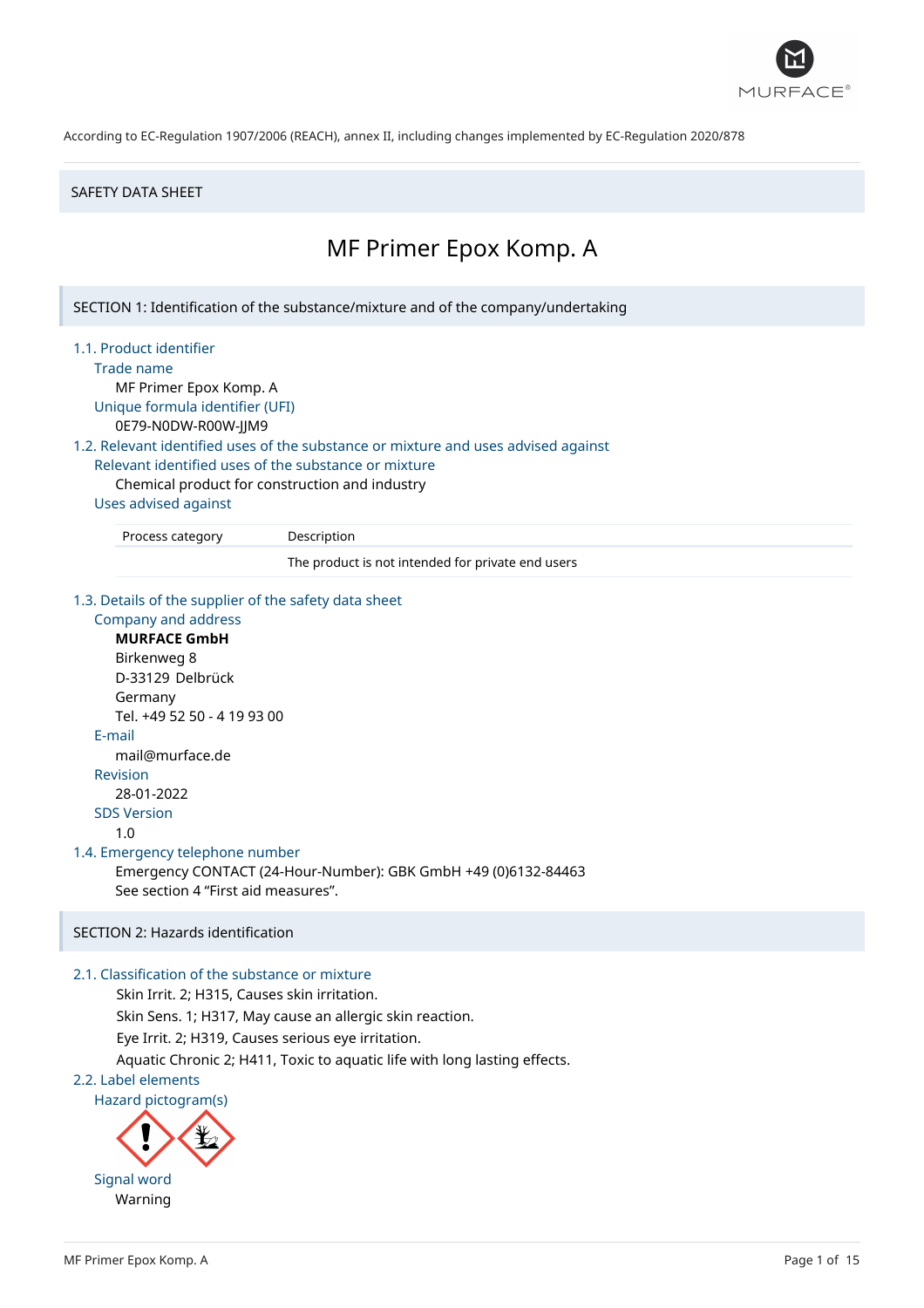

| Hazard statement(s)                                                                                                          |
|------------------------------------------------------------------------------------------------------------------------------|
| Causes skin irritation. (H315)                                                                                               |
| May cause an allergic skin reaction. (H317)                                                                                  |
| Causes serious eye irritation. (H319)                                                                                        |
| Toxic to aquatic life with long lasting effects. (H411)                                                                      |
| Safety statement(s)                                                                                                          |
| General                                                                                                                      |
| Keep out of reach of children. (P102)                                                                                        |
| If medical advice is needed, have product container or label at hand. (P101)                                                 |
| Prevention                                                                                                                   |
| Avoid breathing mist/vapour. (P261)                                                                                          |
| Wear face shield/protective gloves/protective clothing. (P280)                                                               |
| Avoid release to the environment. (P273)                                                                                     |
| Response                                                                                                                     |
| If skin irritation or rash occurs: Get medical advice/attention. (P333+P313)                                                 |
| IF ON SKIN: Wash with plenty of water and soap. (P302+P352)                                                                  |
| <b>Storage</b>                                                                                                               |
|                                                                                                                              |
| Disposal                                                                                                                     |
| Dispose of contents/container to an approved waste disposal plant. (P501)                                                    |
| Hazardous substances                                                                                                         |
| bis-[4-(2,3-epoxipropoxi)phenyl]propane                                                                                      |
| oxirane, mono[(C12-14-alkyloxy)methyl] derivs.                                                                               |
| reaction product: 2,2'-[methylenebis(2,1-phenyleneoxymethylene)]bis(oxirane) and 2,2'- 10 - < 25 %                           |
| [methylenebis(4,1-phenyleneoxymethylene)]bis(oxirane) and 2-({2-[4- (oxiran-2-                                               |
| ylmethoxy)benzyl]phenoxy}methyl)oxirane                                                                                      |
| 2.3. Other hazards                                                                                                           |
| <b>Additional labelling</b>                                                                                                  |
| EUH205, Contains epoxy constituents. May produce an allergic reaction.                                                       |
| <b>Additional warnings</b>                                                                                                   |
| This mixture/product does not contain any substances considered to meet the criteria classifying them as PBT<br>and/or vPvB. |

# SECTION 3: Composition/information on ingredients

# 3.2. Mixtures

| Product/substance                                 | <b>Identifiers</b>                                                                                        | % w/w       | Classification                                                                                    | Note |
|---------------------------------------------------|-----------------------------------------------------------------------------------------------------------|-------------|---------------------------------------------------------------------------------------------------|------|
| bis-[4-(2,3-epoxipropoxi)phenyl]propane           | CAS No.: 1675-54-3<br>EC No.: 216-823-5<br><b>REACH: 01-</b><br>2119456619-26<br>Index No.: 603-073-00-2  | $50 - 70\%$ | Skin Irrit. 2, H315<br><b>Skin Sens. 1, H317</b><br>Eye Irrit. 2, H319<br>Aquatic Chronic 2, H411 |      |
| oxirane, mono[(C12-14-alkyloxy)methyl]<br>derivs. | CAS No.: 68609-97-2<br>EC No.: 271-846-8<br><b>REACH: 01-</b><br>2119485289-22<br>Index No.: 603-103-00-4 | $10 - 25%$  | Skin Irrit. 2, H315<br>Skin Sens. 1, H317                                                         |      |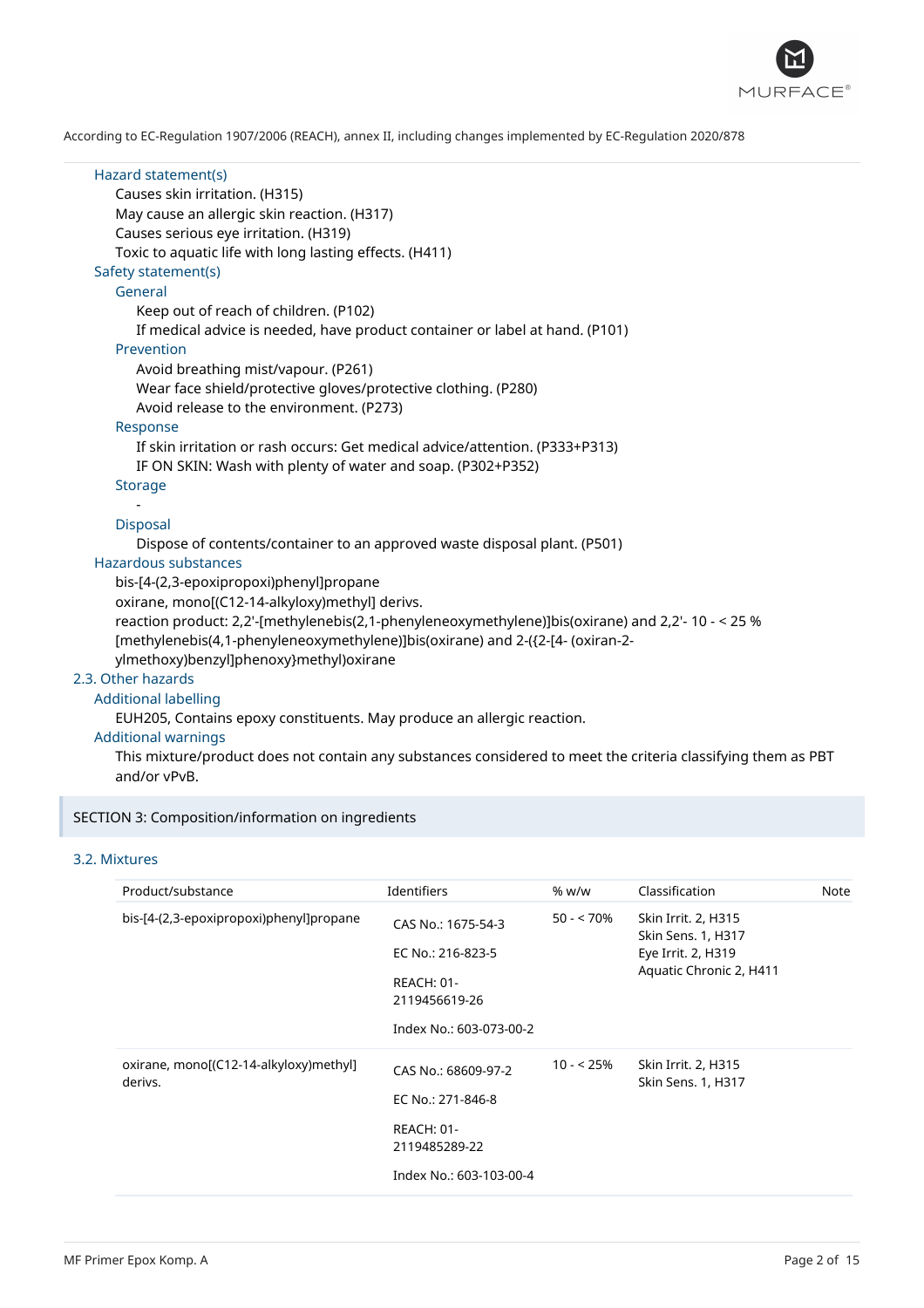

| reaction product: 2,2'-[methylenebis(2,1-<br>phenyleneoxymethylene)]bis(oxirane) and                       | CAS No.:                           |
|------------------------------------------------------------------------------------------------------------|------------------------------------|
| 2,2'-10 - < 25 % [methylenebis(4,1-                                                                        | EC No.: 701-263-0                  |
| phenyleneoxymethylene)]bis(oxirane) and<br>2-({2-[4- (oxiran-2-<br>ylmethoxy)benzyl]phenoxy}methyl)oxirane | <b>REACH: 01-</b><br>2119454392-40 |
|                                                                                                            | Index No : 603-074-00-8            |

10 - < 25% Skin Irrit. 2, H315 Skin Sens. 1, H317 Eye Irrit. 2, H319 Aquatic Chronic 2, H411

### -----

See full text of H-phrases in section 16. Occupational exposure limits are listed in section 8, if these are available. Other information

### No special

### SECTION 4: First aid measures

### 4.1. Description of first aid measures

### General information

In the case of accident: Contact a doctor or casualty department – take the label or this safety data sheet. Contact a doctor if in doubt about the injured person's condition or if the symptoms persist. Never give an unconscious person water or other drink.

### Inhalation

Upon breathing difficulties or irritation of the respiratory tract: Bring the person into fresh air and stay with him/her.

#### Skin contact

IF ON SKIN: Wash with plenty of water and soap.

Remove contaminated clothing and shoes. Ensure to wash exposed skin thoroughly with water and soap. DO NOT use solvents or thinners.

If skin irritation occurs: Get medical advice/attention.

### Eye contact

Upon irritation of the eye: Remove contact lenses. Flush eyes immediately with plenty of water or isotonic water (20-30°C) for at least 5 minutes and continue until irritation stops. Make sure to flush under upper and lower eyelids. If irritation continues, contact a doctor. Continue flushing during transport.

### Ingestion

Provide plenty of water for the person to drink and stay with him/her. In case of malaise, seek medical advice immediately and bring the safety data sheet or label from the product. Do not induce vomiting, unless recommended by the doctor. Have the victim lean forward with head down to avoid inhalation of- or choking on vomited material.

### Burns

Not applicable

### 4.2. Most important symptoms and effects, both acute and delayed

Sensitisation: This product contains substances, which may trigger allergic reaction upon dermal contact. Manifestation of allergic reactions typically takes place within 12-72 hours after exposure.

Irritation effects: This product contains substances, which may cause irritation upon exposure to skin, eyes or lungs. Exposure may result in an increased absorption potential of other hazardous substances at the area of exposure.

4.3. Indication of any immediate medical attention and special treatment needed

If eye irritation persists: Get medical advice/attention.

If skin irritation or rash occurs: Get medical advice/attention.

### Information to medics

Bring this safety data sheet or the label from this product.

### SECTION 5: Firefighting measures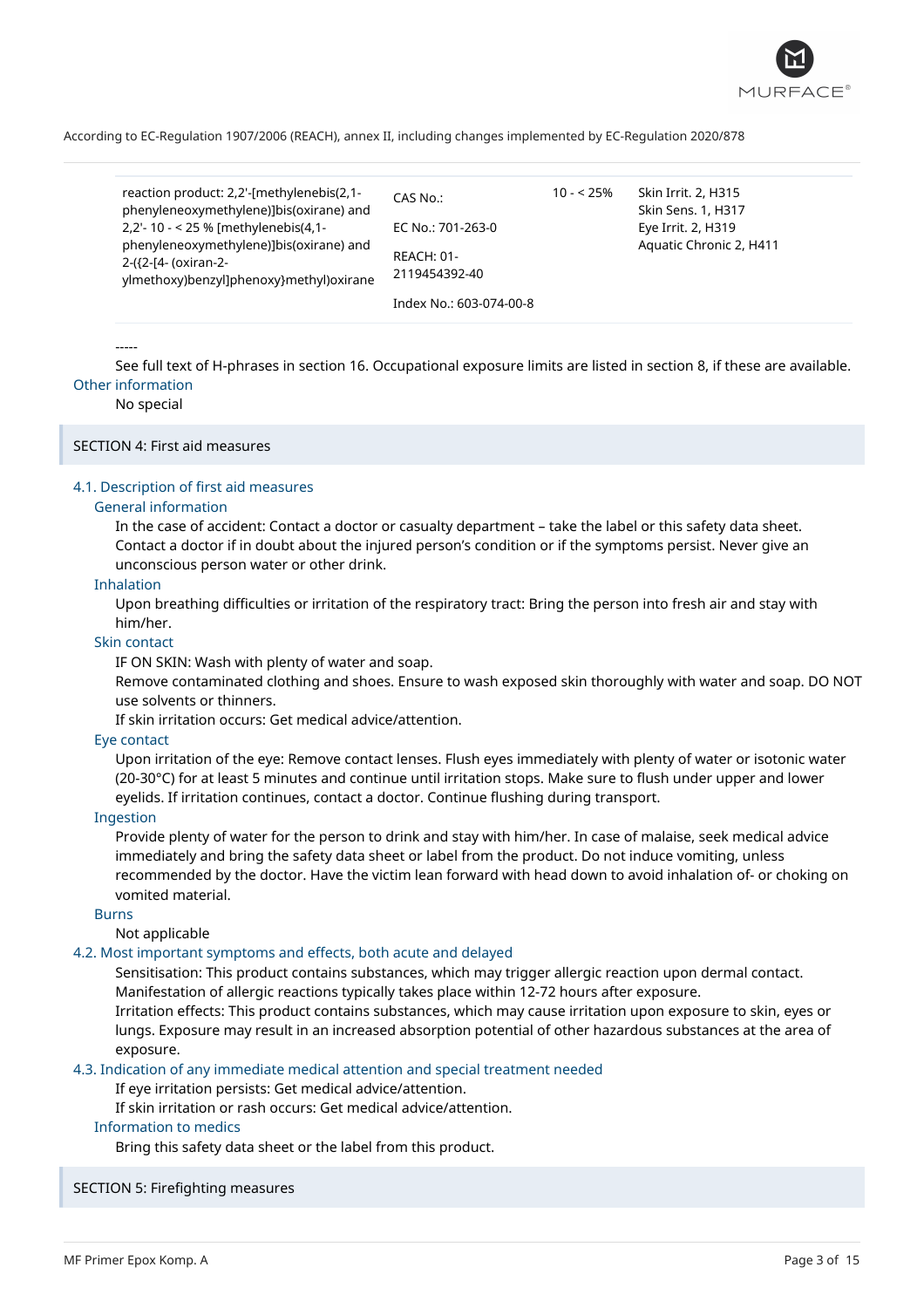

### 5.1. Extinguishing media

Suitable extinguishing media: Alcohol-resistant foam, carbon dioxide, powder, water mist.

# Unsuitable extinguishing media: Waterjets should not be used, since they can spread the fire.

### 5.2. Special hazards arising from the substance or mixture

Fire will result in dense smoke. Exposure to combustion products may harm your health. Closed containers, which are exposed to fire, should be cooled with water. Do not allow fire-extinguishing water to enter the sewage system and nearby surface waters.

If the product is exposed to high temperatures, e.g. in the event of fire, dangerous decomposition compounds are produced. These are:

Carbon oxides (CO / CO2).

### 5.3. Advice for firefighters

Wear self-contained breathing apparatus and protective clothing to prevent contact. Upon direct exposure contact The National Poisons Information Service (dial 111, 24 h service) in order to obtain further advice.

SECTION 6: Accidental release measures

### 6.1. Personal precautions, protective equipment and emergency procedures

### Avoid direct contact with spilled substances.

### 6.2. Environmental precautions

Avoid discharge to lakes, streams, sewers, etc. In the event of leakage to the surroundings, contact local environmental authorities.

### 6.3. Methods and material for containment and cleaning up

Use sand, earth, vermiculite, diatomaceous earth to contain and collect non-combustible absorbent materials and place in container for disposal, according to local regulations.

To the extent possible cleaning is performed with normal cleaning agents. Avoid use of solvents.

### 6.4. Reference to other sections

See section 13 on "Disposal considerations" in regard of handling of waste.

See section 8 "Exposure controls/personal protection" for protective measures.

### SECTION 7: Handling and storage

#### 7.1. Precautions for safe handling

It is recommended to install waste collection trays in order to prevent emissions to the waste water system and surrounding environment.

Smoking, drinking and consumption of food is not allowed in the work area.

See section 8 "Exposure controls/personal protection" for information on personal protection.

### 7.2. Conditions for safe storage, including any incompatibilities

Containers that have been opened must be carefully resealed and kept upright to prevent leakage.

Recommended storage material

Keep only in original packaging.

### Storage temperature

Room temperature 18 to 23°C (Storage on stock, 3 to 8°C)

#### Incompatible materials

Strong acids, strong bases, strong oxidizing agents, and strong reducing agents.

### 7.3. Specific end use(s)

This product should only be used for applications quoted in section 1.2

### SECTION 8: Exposure controls/personal protection

### 8.1. Control parameters

No substances are listed in the national list of substances with an occupational exposure limit.

DNEL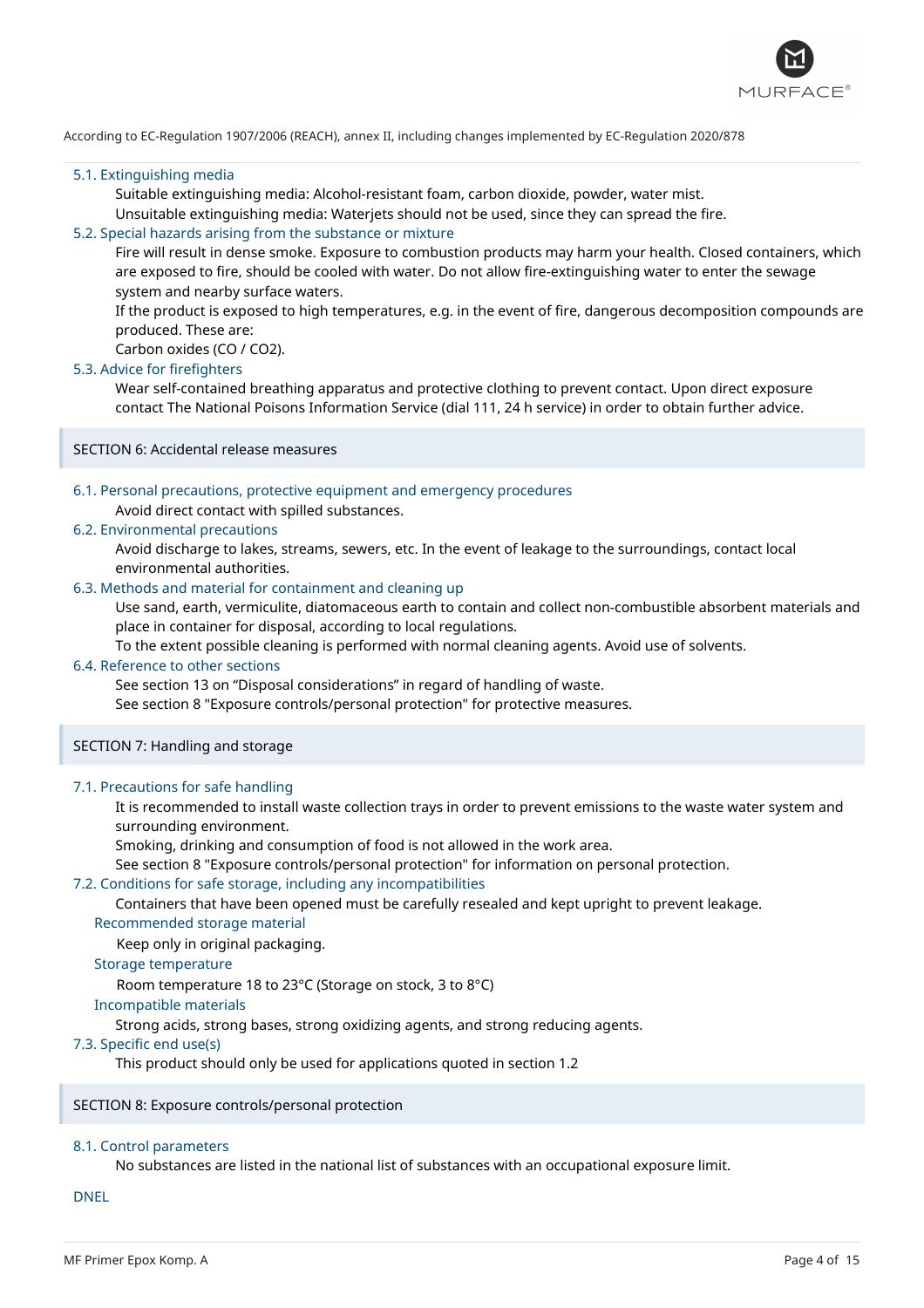

| Product/substance | bis-[4-(2,3-epoxipropoxi)phenyl]propane            |
|-------------------|----------------------------------------------------|
| <b>DNEL</b>       | 3,6 mg/kg                                          |
| Route of exposure | Dermal                                             |
| Duration          | Short term - Systemic effects - General population |
| Product/substance | bis-[4-(2,3-epoxipropoxi)phenyl]propane            |
| <b>DNEL</b>       | 3,6 mg/kg                                          |
| Route of exposure | Dermal                                             |
| Duration          | Long term - Systemic effects - General population  |
| Product/substance | bis-[4-(2,3-epoxipropoxi)phenyl]propane            |
| <b>DNEL</b>       | $0,75$ mg/m <sup>3</sup>                           |
| Route of exposure | Inhalation                                         |
| Duration          | Short term - Systemic effects - General population |
| Product/substance | bis-[4-(2,3-epoxipropoxi)phenyl]propane            |
| <b>DNEL</b>       | $0,75$ mg/m <sup>3</sup>                           |
| Route of exposure | Inhalation                                         |
| Duration          | Long term - Systemic effects - General population  |
| Product/substance | bis-[4-(2,3-epoxipropoxi)phenyl]propane            |
| DNEL              | 8,3 mg/kg                                          |
| Route of exposure | Dermal                                             |
| Duration          | Short term - Systemic effects - Workers            |
| Product/substance | bis-[4-(2,3-epoxipropoxi)phenyl]propane            |
| <b>DNEL</b>       | 8,3 mg/kg                                          |
| Route of exposure | Dermal                                             |
| Duration          | Long term - Systemic effects - Workers             |
| Product/substance | bis-[4-(2,3-epoxipropoxi)phenyl]propane            |
| <b>DNEL</b>       | 12,3 mg/m <sup>3</sup>                             |
| Route of exposure | Inhalation                                         |
| Duration          | Short term - Systemic effects - Workers            |
| Product/substance | bis-[4-(2,3-epoxipropoxi)phenyl]propane            |
| <b>DNEL</b>       | 12,3 mg/m <sup>3</sup>                             |
| Route of exposure | Inhalation                                         |
| Duration          | Long term - Systemic effects - Workers             |
| Product/substance | oxirane, mono[(C12-14-alkyloxy)methyl] derivs.     |
| DNEL              | 13,8 mg/m <sup>3</sup>                             |
| Route of exposure | Inhalation                                         |
| Duration          | Long term - Systemic effects - Workers             |
| Product/substance | oxirane, mono[(C12-14-alkyloxy)methyl] derivs.     |
| <b>DNEL</b>       | 3,9 mg/kg                                          |
| Route of exposure | Dermal                                             |
| Duration          | Long term - Systemic effects - Workers             |

# PNEC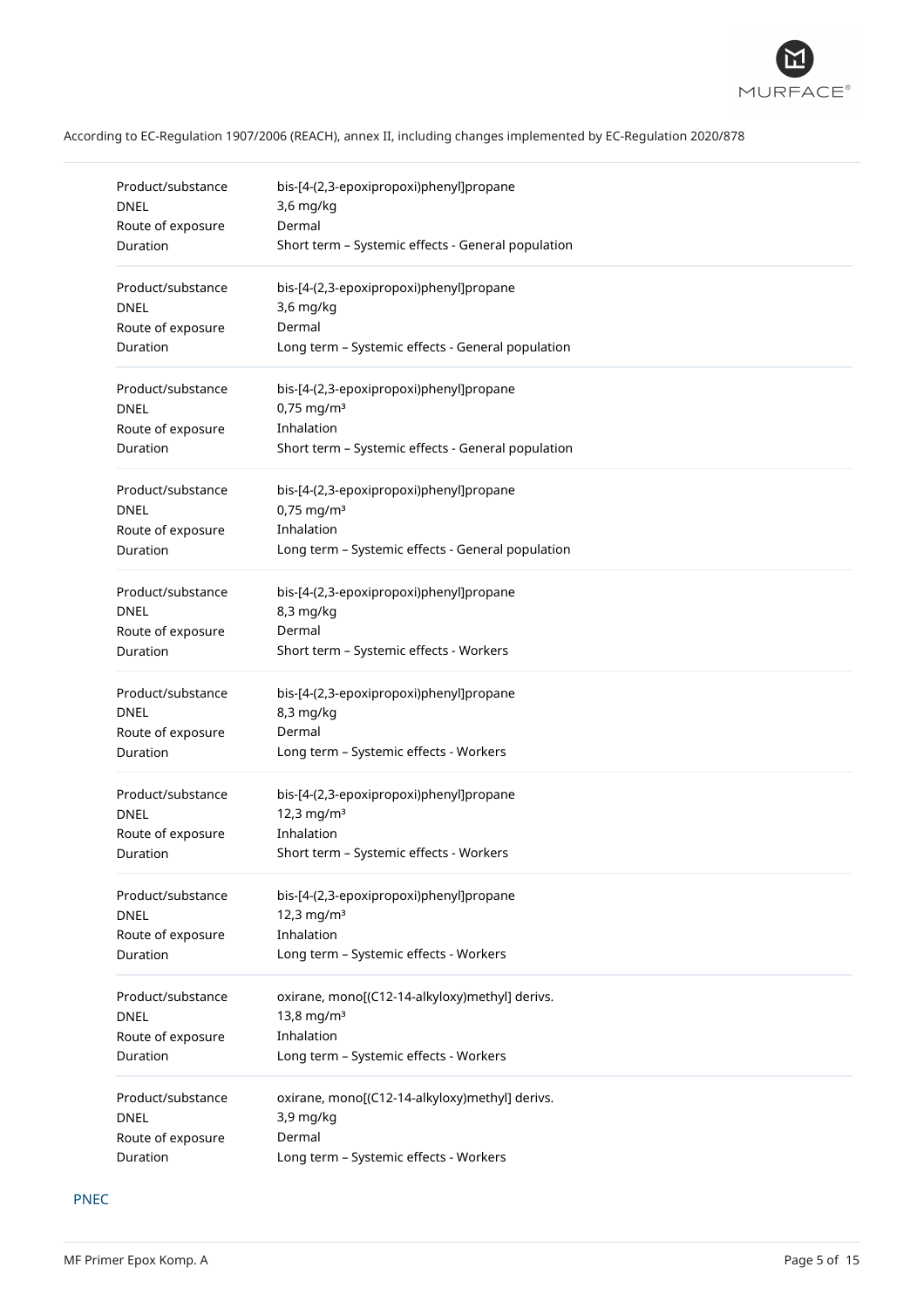

| Product/substance<br><b>PNEC</b><br>Route of exposure<br>Duration of Exposure | bis-[4-(2,3-epoxipropoxi)phenyl]propane<br>0,006 mg/L<br>Freshwater                    |
|-------------------------------------------------------------------------------|----------------------------------------------------------------------------------------|
| Product/substance<br><b>PNEC</b><br>Route of exposure<br>Duration of Exposure | bis-[4-(2,3-epoxipropoxi)phenyl]propane<br>0,018 mg/L<br>Intermittent release          |
| Product/substance<br><b>PNEC</b><br>Route of exposure<br>Duration of Exposure | bis-[4-(2,3-epoxipropoxi)phenyl]propane<br>0,0006 mg/L<br>Marine water                 |
| Product/substance<br>PNEC<br>Route of exposure<br>Duration of Exposure        | bis-[4-(2,3-epoxipropoxi)phenyl]propane<br>0,996 mg/L<br>Freshwater sediment           |
| Product/substance<br><b>PNEC</b><br>Route of exposure<br>Duration of Exposure | bis-[4-(2,3-epoxipropoxi)phenyl]propane<br>0,0996 mg/L<br>Marine water sediment        |
| Product/substance<br>PNEC<br>Route of exposure<br>Duration of Exposure        | bis-[4-(2,3-epoxipropoxi)phenyl]propane<br>0,196 mg/L<br>Soil                          |
| Product/substance<br>PNEC<br>Route of exposure<br>Duration of Exposure        | bis-[4-(2,3-epoxipropoxi)phenyl]propane<br>10 mg/L<br><b>Activated Sludge Plant</b>    |
| Product/substance<br>PNEC<br>Route of exposure<br>Duration of Exposure        | oxirane, mono[(C12-14-alkyloxy)methyl] derivs.<br>80,12 mg/kg<br>Soil                  |
| Product/substance<br><b>PNEC</b><br>Route of exposure<br>Duration of Exposure | oxirane, mono[(C12-14-alkyloxy)methyl] derivs.<br>6,677 mg/kg<br>Marine water sediment |
| Product/substance<br><b>PNEC</b><br>Route of exposure<br>Duration of Exposure | oxirane, mono[(C12-14-alkyloxy)methyl] derivs.<br>66,77 mg/kg<br>Freshwater sediment   |
| Product/substance                                                             | oxirane, mono[(C12-14-alkyloxy)methyl] derivs.                                         |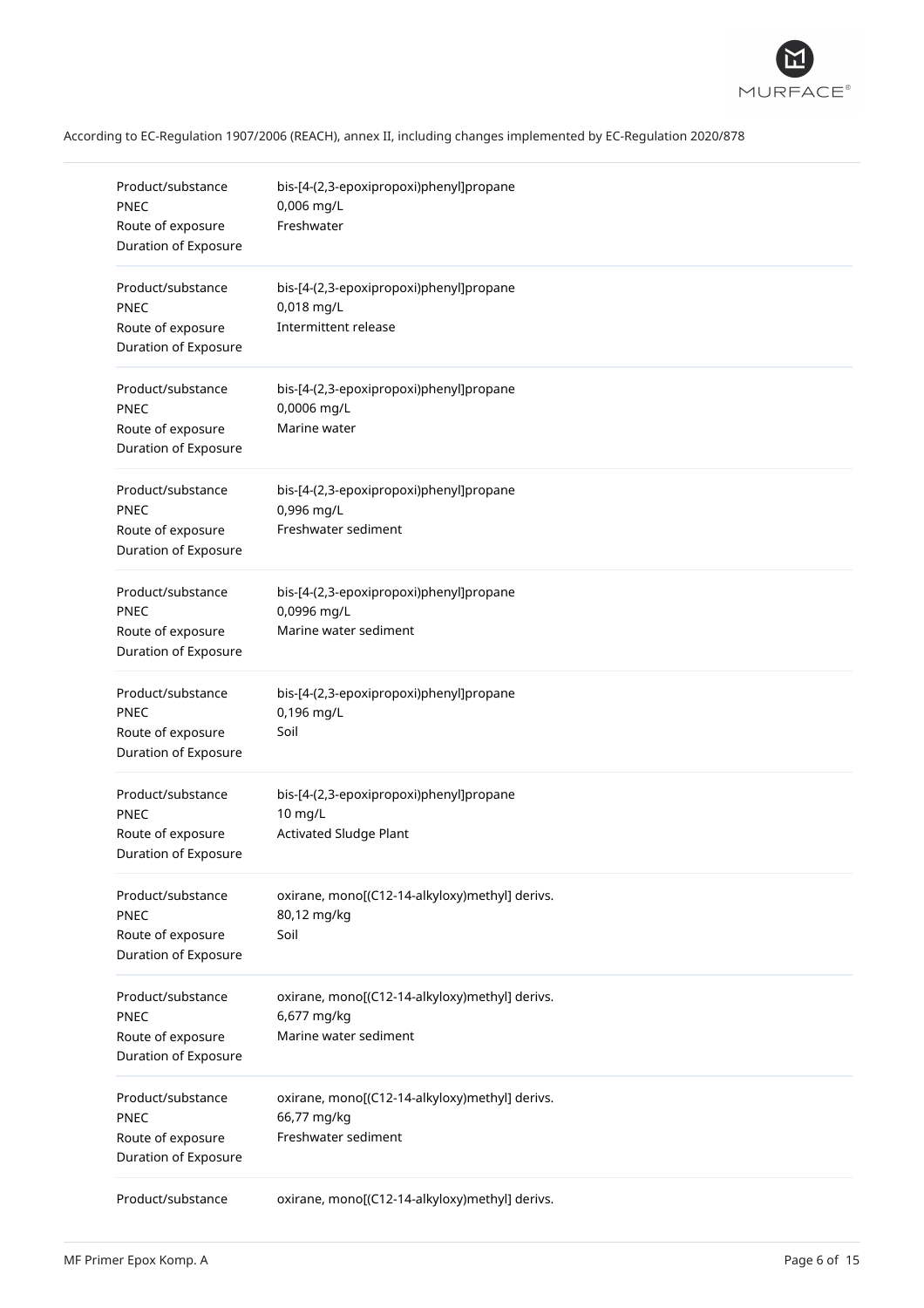

| PNEC<br>Route of exposure<br>Duration of Exposure                                     | 0,00072 mg/L<br>Marine water                                                           |  |  |  |
|---------------------------------------------------------------------------------------|----------------------------------------------------------------------------------------|--|--|--|
|                                                                                       |                                                                                        |  |  |  |
| Product/substance                                                                     | oxirane, mono[(C12-14-alkyloxy)methyl] derivs.                                         |  |  |  |
| <b>PNEC</b>                                                                           | 0,0072 mg/L                                                                            |  |  |  |
| Route of exposure                                                                     | Freshwater                                                                             |  |  |  |
| Duration of Exposure                                                                  |                                                                                        |  |  |  |
| 8.2. Exposure controls                                                                |                                                                                        |  |  |  |
|                                                                                       | Control is unnecessary if the product is used as intended.                             |  |  |  |
| <b>General recommendations</b>                                                        |                                                                                        |  |  |  |
| Smoking, drinking and consumption of food is not allowed in the work area.            |                                                                                        |  |  |  |
| <b>Exposure scenarios</b>                                                             |                                                                                        |  |  |  |
| There are no exposure scenarios implemented for this product.                         |                                                                                        |  |  |  |
| <b>Exposure limits</b>                                                                |                                                                                        |  |  |  |
|                                                                                       | Occupational exposure limits have not been defined for the substances in this product. |  |  |  |
| Appropriate technical measures                                                        |                                                                                        |  |  |  |
| Apply standard precautions during use of the product. Avoid inhalation of vapours.    |                                                                                        |  |  |  |
| <b>Hygiene measures</b>                                                               |                                                                                        |  |  |  |
|                                                                                       | Take off contaminated clothing and wash it before reuse.                               |  |  |  |
| Measures to avoid environmental exposure                                              |                                                                                        |  |  |  |
| Keep damming materials near the workplace. If possible, collect spillage during work. |                                                                                        |  |  |  |
| Individual protection measures, such as personal protective equipment                 |                                                                                        |  |  |  |
| Generally                                                                             |                                                                                        |  |  |  |
| Use only CE marked protective equipment.                                              |                                                                                        |  |  |  |
| No specific requirements                                                              |                                                                                        |  |  |  |

# Respiratory Equipment

| Work situation | Type            | Class                     | Colour | Standards     |  |
|----------------|-----------------|---------------------------|--------|---------------|--|
|                | Use in fumehood |                           |        |               |  |
|                | А               | Class 2 (medium capacity) |        | Brown EN14387 |  |

# Skin protection

| Recommended                                                                                                                               | Type/Category | <b>Standards</b> |  |
|-------------------------------------------------------------------------------------------------------------------------------------------|---------------|------------------|--|
| Dedicated work clothing<br>should be worn. Wear a<br>protective suit in the<br>event of prolonged<br>periods of work with the<br>product. | $\sim$        | -                |  |

# Hand protection

| Material | Glove thickness<br>(mm) | Breakthrough time<br>(min.) | Standards                         |            |
|----------|-------------------------|-----------------------------|-----------------------------------|------------|
| Nitrile  | 0.4                     | > 240                       | EN374-2, EN374-3,<br><b>EN388</b> | $\sqrt{m}$ |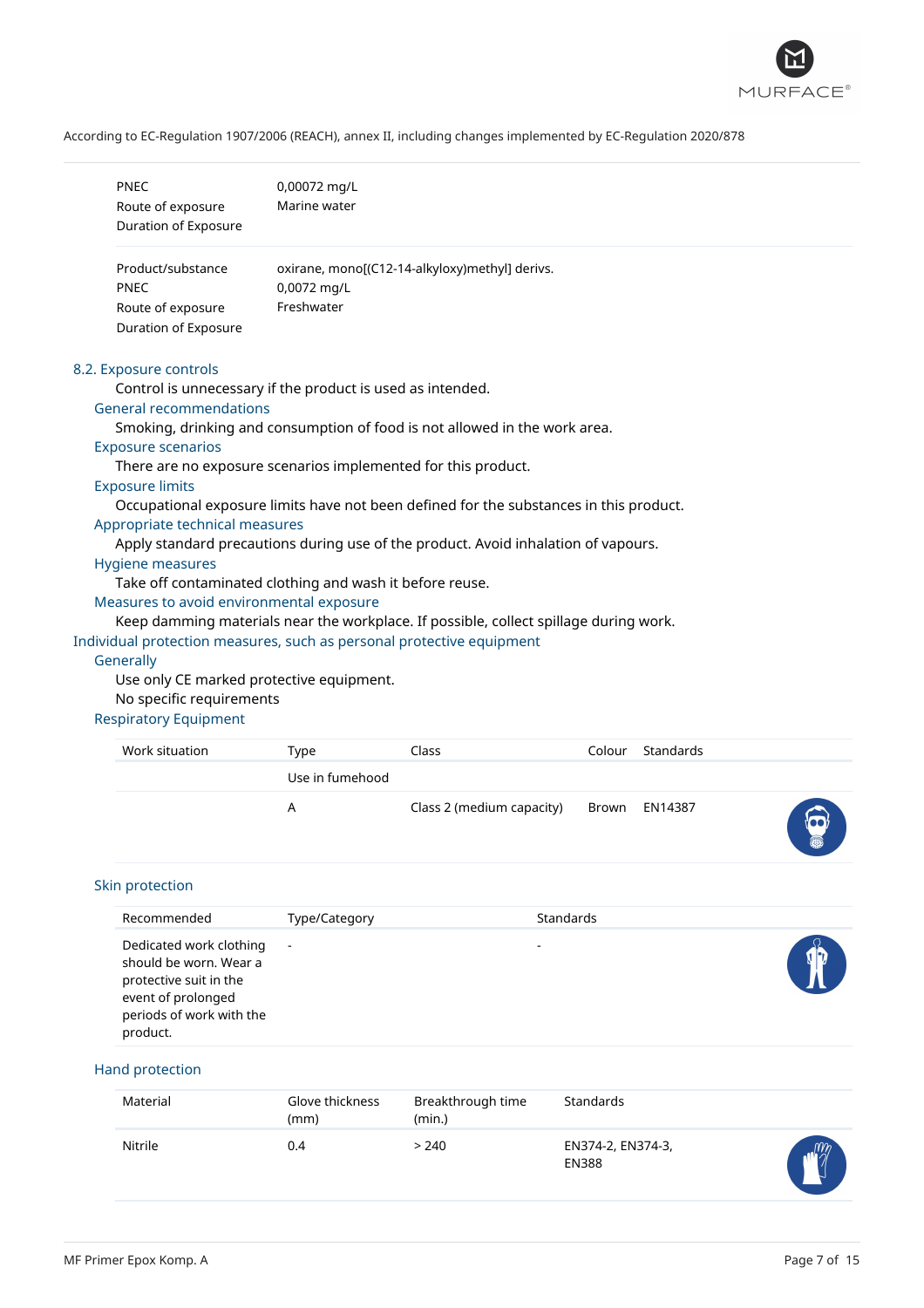

#### Eye protection

| Eye protection                                                                                                                                                                                                                  |                                                                    |  |  |  |
|---------------------------------------------------------------------------------------------------------------------------------------------------------------------------------------------------------------------------------|--------------------------------------------------------------------|--|--|--|
| Type                                                                                                                                                                                                                            | Standards                                                          |  |  |  |
| Face shield alternatively<br>safety glasses with side<br>shields.                                                                                                                                                               | EN166                                                              |  |  |  |
| SECTION 9: Physical and chemical properties                                                                                                                                                                                     |                                                                    |  |  |  |
| 9.1. Information on basic physical and chemical properties<br>Physical state<br>Liquid<br>Colour<br>Colourless<br>Odour / Odour threshold<br>Characteristic<br>pH<br>Density (g/cm <sup>3</sup> )<br>1.1<br>Kinematic viscosity | Testing not relevant or not possible due to nature of the product. |  |  |  |

900 mPa.s (23 °C)

Particle characteristics

Does not apply to liquids.

# Phase changes

Melting point/Freezing point (°C)

Testing not relevant or not possible due to nature of the product.

Softening point/range (waxes and pastes) (°C)

Does not apply to liquids.

# Boiling point (°C)

Testing not relevant or not possible due to nature of the product.

Vapour pressure

Testing not relevant or not possible due to nature of the product. Relative vapour density

Testing not relevant or not possible due to nature of the product. Decomposition temperature (°C)

Testing not relevant or not possible due to nature of the product. Data on fire and explosion hazards

Flash point (°C)

95 °C

Ignition (°C)

Testing not relevant or not possible due to nature of the product. Auto flammability (°C)

Testing not relevant or not possible due to nature of the product. Lower and upper explosion limit (% v/v)

Testing not relevant or not possible due to nature of the product. **Solubility** 

Solubility in water

Testing not relevant or not possible due to nature of the product. n-octanol/water coefficient

Testing not relevant or not possible due to nature of the product. Solubility in fat (g/L)

Testing not relevant or not possible due to nature of the product.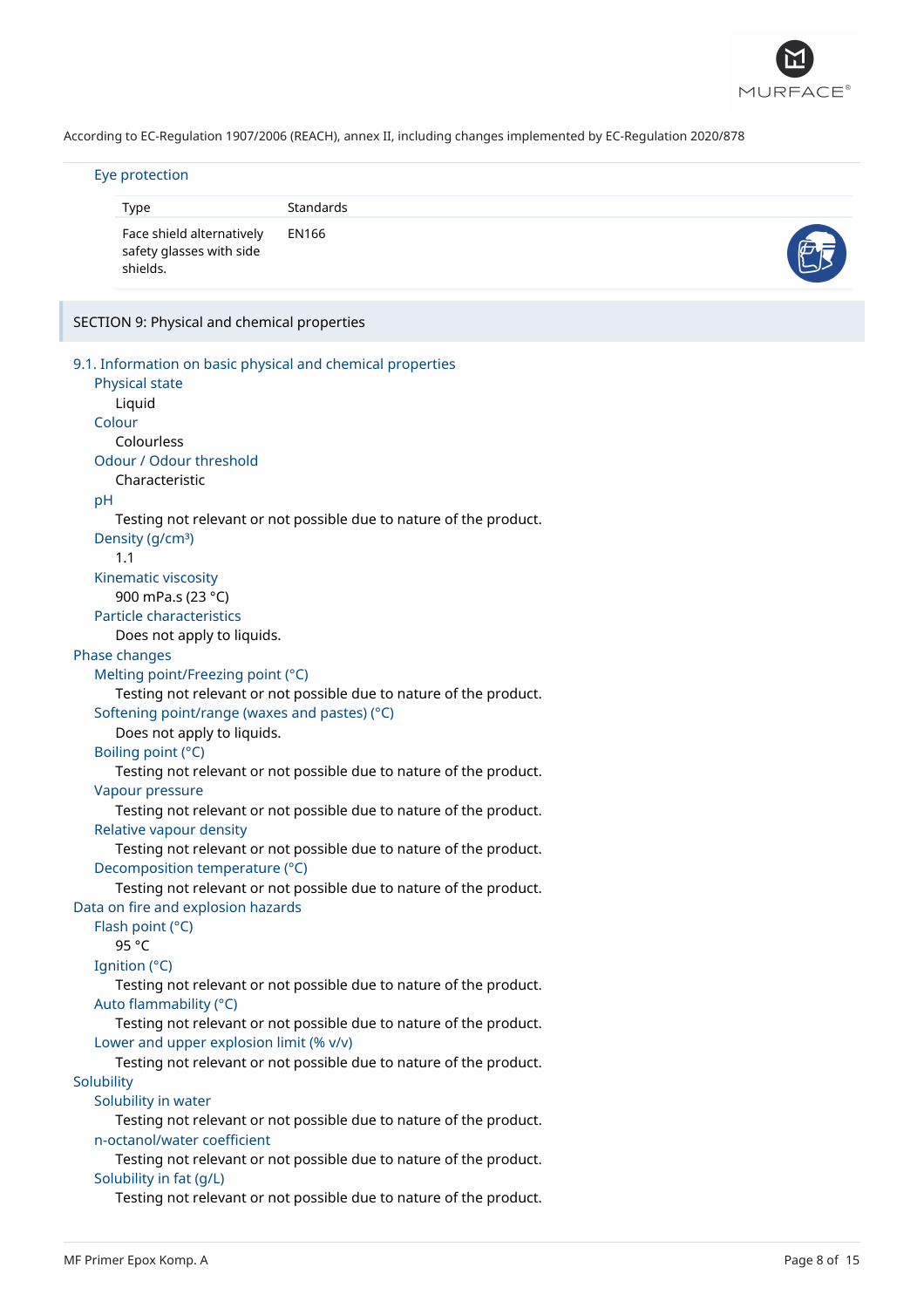

| 9.2. Other information<br>$VOC$ ( $g/L$ )<br>0<br>Other physical and chemical parameters<br>No data available                                                                                                                                                                                                                                                                                                                                                                                      |
|----------------------------------------------------------------------------------------------------------------------------------------------------------------------------------------------------------------------------------------------------------------------------------------------------------------------------------------------------------------------------------------------------------------------------------------------------------------------------------------------------|
| SECTION 10: Stability and reactivity                                                                                                                                                                                                                                                                                                                                                                                                                                                               |
| 10.1. Reactivity<br>No data available<br>10.2. Chemical stability<br>The product is stable under the conditions, noted in section 7 "Handling and storage".<br>10.3. Possibility of hazardous reactions<br>No special<br>10.4. Conditions to avoid<br>No special<br>10.5. Incompatible materials<br>Strong acids, strong bases, strong oxidizing agents, and strong reducing agents.<br>10.6. Hazardous decomposition products<br>The product is not degraded when used as specified in section 1. |
| SECTION 11: Toxicological information                                                                                                                                                                                                                                                                                                                                                                                                                                                              |

# 11.1. Information on hazard classes as defined in Regulation (EC) No 1272/2008 Acute toxicity

| Product/substance<br>Test method<br>Species<br>Route of exposure<br>Test<br>Result<br>Other information | bis-[4-(2,3-epoxipropoxi)phenyl]propane<br>Rabbit<br>Dermal<br>LD50<br>23000 mg/kg                                                                                                                                              |
|---------------------------------------------------------------------------------------------------------|---------------------------------------------------------------------------------------------------------------------------------------------------------------------------------------------------------------------------------|
| Product/substance                                                                                       | bis-[4-(2,3-epoxipropoxi)phenyl]propane                                                                                                                                                                                         |
| Test method                                                                                             |                                                                                                                                                                                                                                 |
| Species                                                                                                 | Rat<br>Oral                                                                                                                                                                                                                     |
| Route of exposure                                                                                       | LD50                                                                                                                                                                                                                            |
| Test<br>Result                                                                                          | 15000 mg/kg                                                                                                                                                                                                                     |
| Other information                                                                                       |                                                                                                                                                                                                                                 |
| Product/substance<br>Test method                                                                        | oxirane, mono[(C12-14-alkyloxy)methyl] derivs.                                                                                                                                                                                  |
| Species                                                                                                 | Rat                                                                                                                                                                                                                             |
| Route of exposure                                                                                       | Dermal                                                                                                                                                                                                                          |
| Test                                                                                                    | LD50                                                                                                                                                                                                                            |
| Result                                                                                                  | > 10000 mg/kg                                                                                                                                                                                                                   |
| Other information                                                                                       |                                                                                                                                                                                                                                 |
| Product/substance                                                                                       | reaction product: 2,2'-[methylenebis(2,1-phenyleneoxymethylene)]bis(oxirane) and 2,2'- 10 - < 25<br>% [methylenebis(4,1-phenyleneoxymethylene)]bis(oxirane) and 2-({2-[4- (oxiran-2-<br>ylmethoxy)benzyl]phenoxy}methyl)oxirane |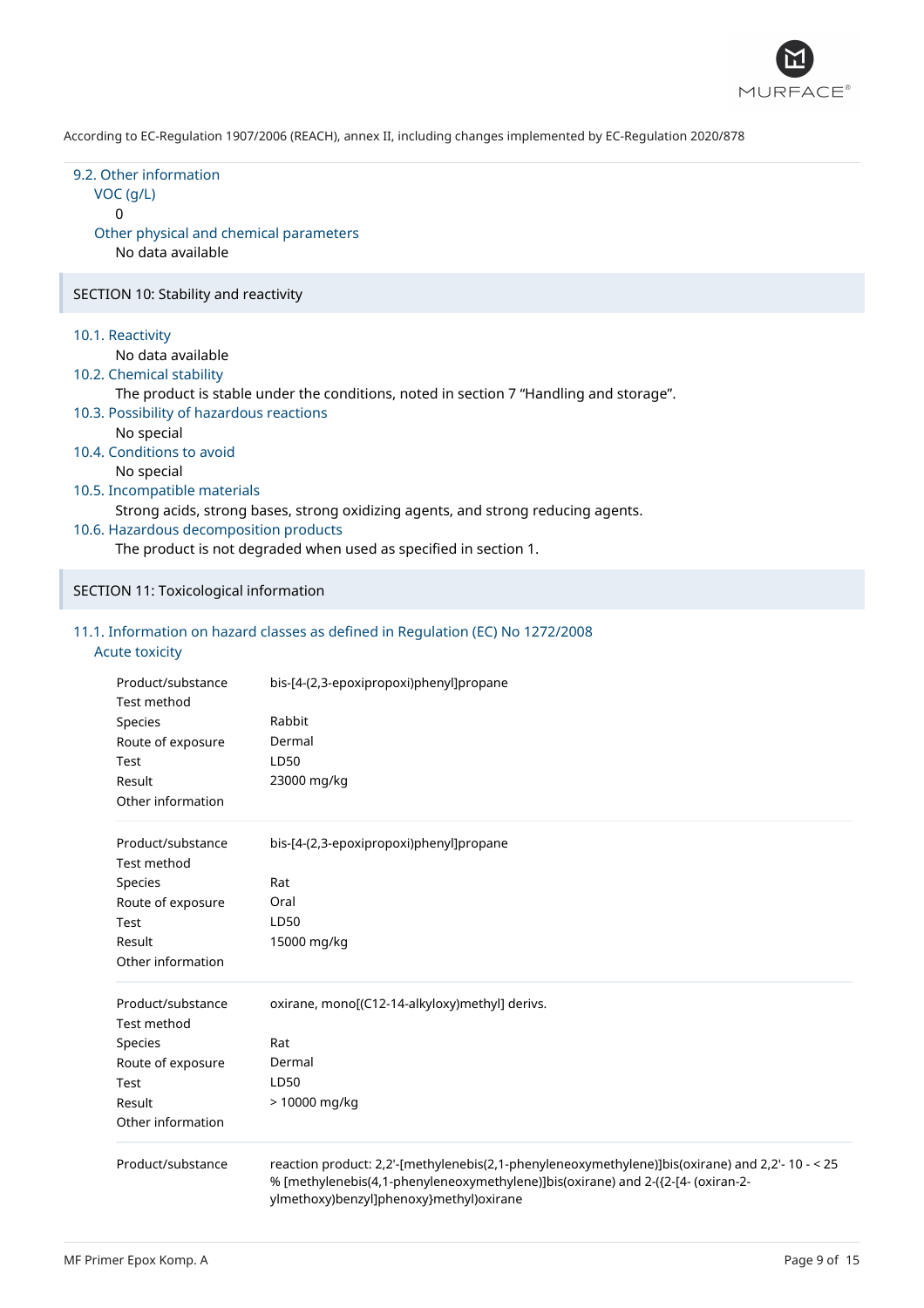

| <b>Test method</b>                                                                                                                                                                                                                                                                                                                                                                                                                                                                                                                                                                                                                                                                                                                                                                                                                                                                                                                                                                                                                                                                                                                                                                                                                                                                                                                                                       |                                                                                                                                                                                                                                 |  |
|--------------------------------------------------------------------------------------------------------------------------------------------------------------------------------------------------------------------------------------------------------------------------------------------------------------------------------------------------------------------------------------------------------------------------------------------------------------------------------------------------------------------------------------------------------------------------------------------------------------------------------------------------------------------------------------------------------------------------------------------------------------------------------------------------------------------------------------------------------------------------------------------------------------------------------------------------------------------------------------------------------------------------------------------------------------------------------------------------------------------------------------------------------------------------------------------------------------------------------------------------------------------------------------------------------------------------------------------------------------------------|---------------------------------------------------------------------------------------------------------------------------------------------------------------------------------------------------------------------------------|--|
| Species                                                                                                                                                                                                                                                                                                                                                                                                                                                                                                                                                                                                                                                                                                                                                                                                                                                                                                                                                                                                                                                                                                                                                                                                                                                                                                                                                                  | Rat                                                                                                                                                                                                                             |  |
| Route of exposure                                                                                                                                                                                                                                                                                                                                                                                                                                                                                                                                                                                                                                                                                                                                                                                                                                                                                                                                                                                                                                                                                                                                                                                                                                                                                                                                                        | Dermal                                                                                                                                                                                                                          |  |
| Test                                                                                                                                                                                                                                                                                                                                                                                                                                                                                                                                                                                                                                                                                                                                                                                                                                                                                                                                                                                                                                                                                                                                                                                                                                                                                                                                                                     | LD50                                                                                                                                                                                                                            |  |
| Result                                                                                                                                                                                                                                                                                                                                                                                                                                                                                                                                                                                                                                                                                                                                                                                                                                                                                                                                                                                                                                                                                                                                                                                                                                                                                                                                                                   | > 2000 mg/kg                                                                                                                                                                                                                    |  |
| Other information                                                                                                                                                                                                                                                                                                                                                                                                                                                                                                                                                                                                                                                                                                                                                                                                                                                                                                                                                                                                                                                                                                                                                                                                                                                                                                                                                        |                                                                                                                                                                                                                                 |  |
|                                                                                                                                                                                                                                                                                                                                                                                                                                                                                                                                                                                                                                                                                                                                                                                                                                                                                                                                                                                                                                                                                                                                                                                                                                                                                                                                                                          |                                                                                                                                                                                                                                 |  |
| Product/substance                                                                                                                                                                                                                                                                                                                                                                                                                                                                                                                                                                                                                                                                                                                                                                                                                                                                                                                                                                                                                                                                                                                                                                                                                                                                                                                                                        | reaction product: 2,2'-[methylenebis(2,1-phenyleneoxymethylene)]bis(oxirane) and 2,2'- 10 - < 25<br>% [methylenebis(4,1-phenyleneoxymethylene)]bis(oxirane) and 2-({2-[4- (oxiran-2-<br>ylmethoxy)benzyl]phenoxy}methyl)oxirane |  |
| Test method                                                                                                                                                                                                                                                                                                                                                                                                                                                                                                                                                                                                                                                                                                                                                                                                                                                                                                                                                                                                                                                                                                                                                                                                                                                                                                                                                              |                                                                                                                                                                                                                                 |  |
| Species                                                                                                                                                                                                                                                                                                                                                                                                                                                                                                                                                                                                                                                                                                                                                                                                                                                                                                                                                                                                                                                                                                                                                                                                                                                                                                                                                                  | Rat                                                                                                                                                                                                                             |  |
| Route of exposure                                                                                                                                                                                                                                                                                                                                                                                                                                                                                                                                                                                                                                                                                                                                                                                                                                                                                                                                                                                                                                                                                                                                                                                                                                                                                                                                                        | Oral                                                                                                                                                                                                                            |  |
| Test                                                                                                                                                                                                                                                                                                                                                                                                                                                                                                                                                                                                                                                                                                                                                                                                                                                                                                                                                                                                                                                                                                                                                                                                                                                                                                                                                                     | LD50                                                                                                                                                                                                                            |  |
| Result                                                                                                                                                                                                                                                                                                                                                                                                                                                                                                                                                                                                                                                                                                                                                                                                                                                                                                                                                                                                                                                                                                                                                                                                                                                                                                                                                                   | > 5000 mg/kg                                                                                                                                                                                                                    |  |
| Other information                                                                                                                                                                                                                                                                                                                                                                                                                                                                                                                                                                                                                                                                                                                                                                                                                                                                                                                                                                                                                                                                                                                                                                                                                                                                                                                                                        |                                                                                                                                                                                                                                 |  |
| Skin corrosion/irritation<br>Causes skin irritation.<br>Serious eye damage/irritation<br>Causes serious eye irritation.<br><b>Respiratory sensitisation</b><br>Based on available data, the classification criteria are not met.<br>Skin sensitisation<br>May cause an allergic skin reaction.<br>Germ cell mutagenicity<br>Based on available data, the classification criteria are not met.<br>Carcinogenicity<br>Based on available data, the classification criteria are not met.<br>Reproductive toxicity<br>Based on available data, the classification criteria are not met.<br>STOT-single exposure<br>Based on available data, the classification criteria are not met.<br>STOT-repeated exposure<br>Based on available data, the classification criteria are not met.<br><b>Aspiration hazard</b><br>Based on available data, the classification criteria are not met.<br>11.2. Information on other hazards<br>Long term effects<br>Irritation effects: This product contains substances, which may cause irritation upon exposure to skin, eyes or<br>lungs. Exposure may result in an increased absorption potential of other hazardous substances at the area of<br>exposure.<br><b>Endocrine disrupting properties</b><br>No special<br>Other information<br>bis-[4-(2,3-epoxipropoxi)phenyl]propane has been classified by IARC as a group 3 carcinogen. |                                                                                                                                                                                                                                 |  |
|                                                                                                                                                                                                                                                                                                                                                                                                                                                                                                                                                                                                                                                                                                                                                                                                                                                                                                                                                                                                                                                                                                                                                                                                                                                                                                                                                                          |                                                                                                                                                                                                                                 |  |
| SECTION 12: Ecological information                                                                                                                                                                                                                                                                                                                                                                                                                                                                                                                                                                                                                                                                                                                                                                                                                                                                                                                                                                                                                                                                                                                                                                                                                                                                                                                                       |                                                                                                                                                                                                                                 |  |

# 12.1. Toxicity

Product/substance bis-[4-(2,3-epoxipropoxi)phenyl]propane Test method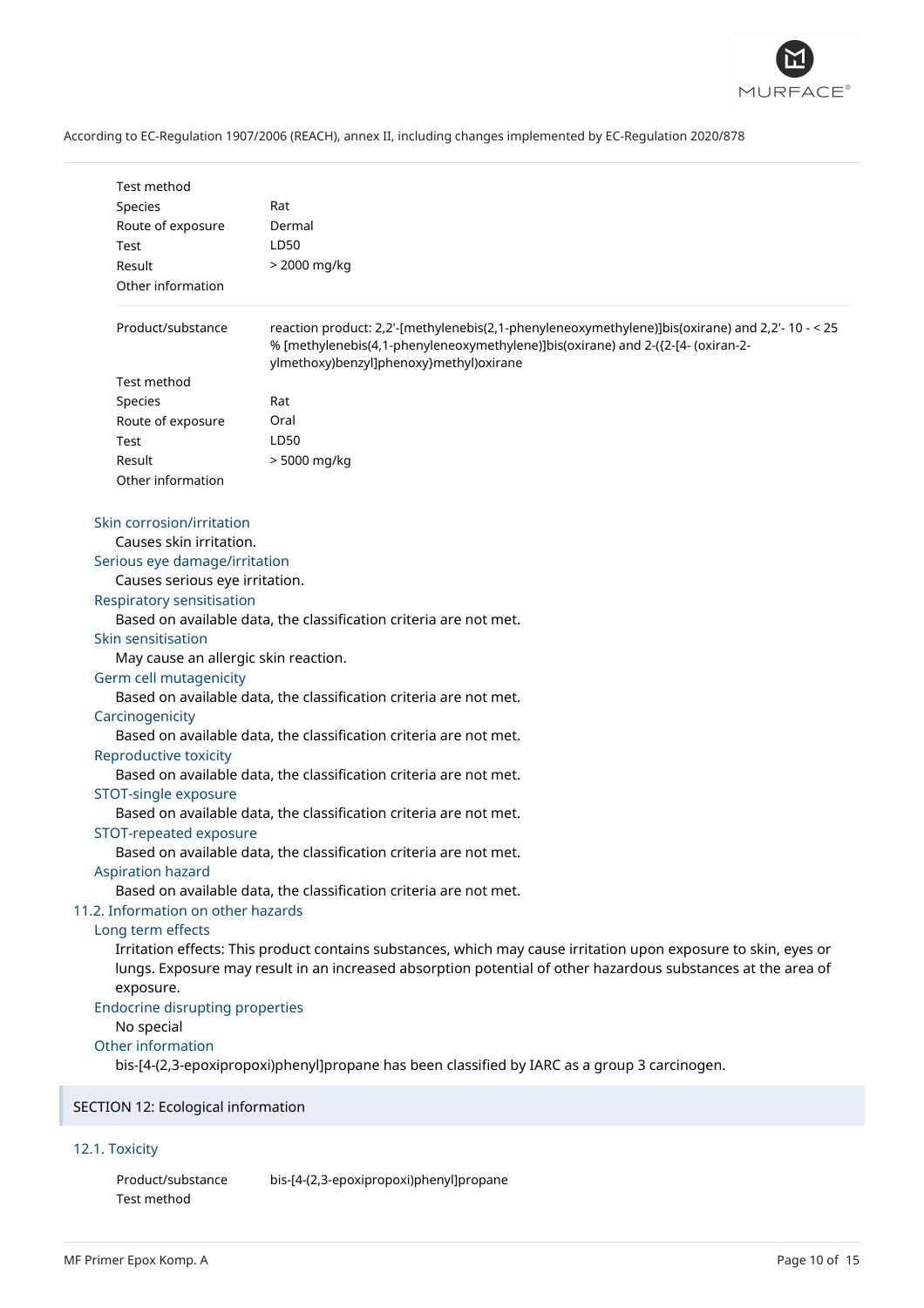

|  |  |  | According to EC-Regulation 1907/2006 (REACH), annex II, including changes implemented by EC-Regulation 2020/878 |
|--|--|--|-----------------------------------------------------------------------------------------------------------------|
|--|--|--|-----------------------------------------------------------------------------------------------------------------|

| Species<br>Compartment           | Fish, Oncorhynchus mykiss                                                                                                                                                                                                       |
|----------------------------------|---------------------------------------------------------------------------------------------------------------------------------------------------------------------------------------------------------------------------------|
| Duration                         | 96 hours                                                                                                                                                                                                                        |
| Test                             | <b>LC50</b>                                                                                                                                                                                                                     |
| Result                           | 2 mg/L                                                                                                                                                                                                                          |
| Other information                |                                                                                                                                                                                                                                 |
| Product/substance                | bis-[4-(2,3-epoxipropoxi)phenyl]propane                                                                                                                                                                                         |
| Test method                      |                                                                                                                                                                                                                                 |
| Species                          | Algae                                                                                                                                                                                                                           |
| Compartment                      |                                                                                                                                                                                                                                 |
| Duration                         | 72 hours                                                                                                                                                                                                                        |
| Test                             | ErC50                                                                                                                                                                                                                           |
| Result                           | 11 mg/L                                                                                                                                                                                                                         |
| Other information                |                                                                                                                                                                                                                                 |
| Product/substance<br>Test method | bis-[4-(2,3-epoxipropoxi)phenyl]propane                                                                                                                                                                                         |
| Species                          | Daphnia, Daphnia magna                                                                                                                                                                                                          |
| Compartment                      |                                                                                                                                                                                                                                 |
| Duration                         | 48 hours                                                                                                                                                                                                                        |
| Test                             | <b>EC50</b>                                                                                                                                                                                                                     |
| Result                           | 1,8 mg/L                                                                                                                                                                                                                        |
| Other information                |                                                                                                                                                                                                                                 |
| Product/substance<br>Test method | bis-[4-(2,3-epoxipropoxi)phenyl]propane                                                                                                                                                                                         |
| Species                          | Daphnia, Daphnia magna                                                                                                                                                                                                          |
| Compartment                      |                                                                                                                                                                                                                                 |
| Duration                         | 21 days                                                                                                                                                                                                                         |
| Test                             | <b>NOEC</b>                                                                                                                                                                                                                     |
| Result                           | 0,55 mg/L                                                                                                                                                                                                                       |
| Other information                |                                                                                                                                                                                                                                 |
| Product/substance                | bis-[4-(2,3-epoxipropoxi)phenyl]propane                                                                                                                                                                                         |
| Test method<br>Species           |                                                                                                                                                                                                                                 |
| Compartment                      |                                                                                                                                                                                                                                 |
| Duration                         | 8 hours                                                                                                                                                                                                                         |
| Test                             | <b>EC50</b>                                                                                                                                                                                                                     |
| Result                           | >42,6 mg/L                                                                                                                                                                                                                      |
| Other information                |                                                                                                                                                                                                                                 |
|                                  |                                                                                                                                                                                                                                 |
| Product/substance                | reaction product: 2,2'-[methylenebis(2,1-phenyleneoxymethylene)]bis(oxirane) and 2,2'- 10 - < 25<br>% [methylenebis(4,1-phenyleneoxymethylene)]bis(oxirane) and 2-({2-[4- (oxiran-2-<br>ylmethoxy)benzyl]phenoxy}methyl)oxirane |
| Test method                      |                                                                                                                                                                                                                                 |
| Species                          | Algae                                                                                                                                                                                                                           |
| Compartment                      |                                                                                                                                                                                                                                 |
| Duration                         | 72 hours                                                                                                                                                                                                                        |
| Test                             | ErC50                                                                                                                                                                                                                           |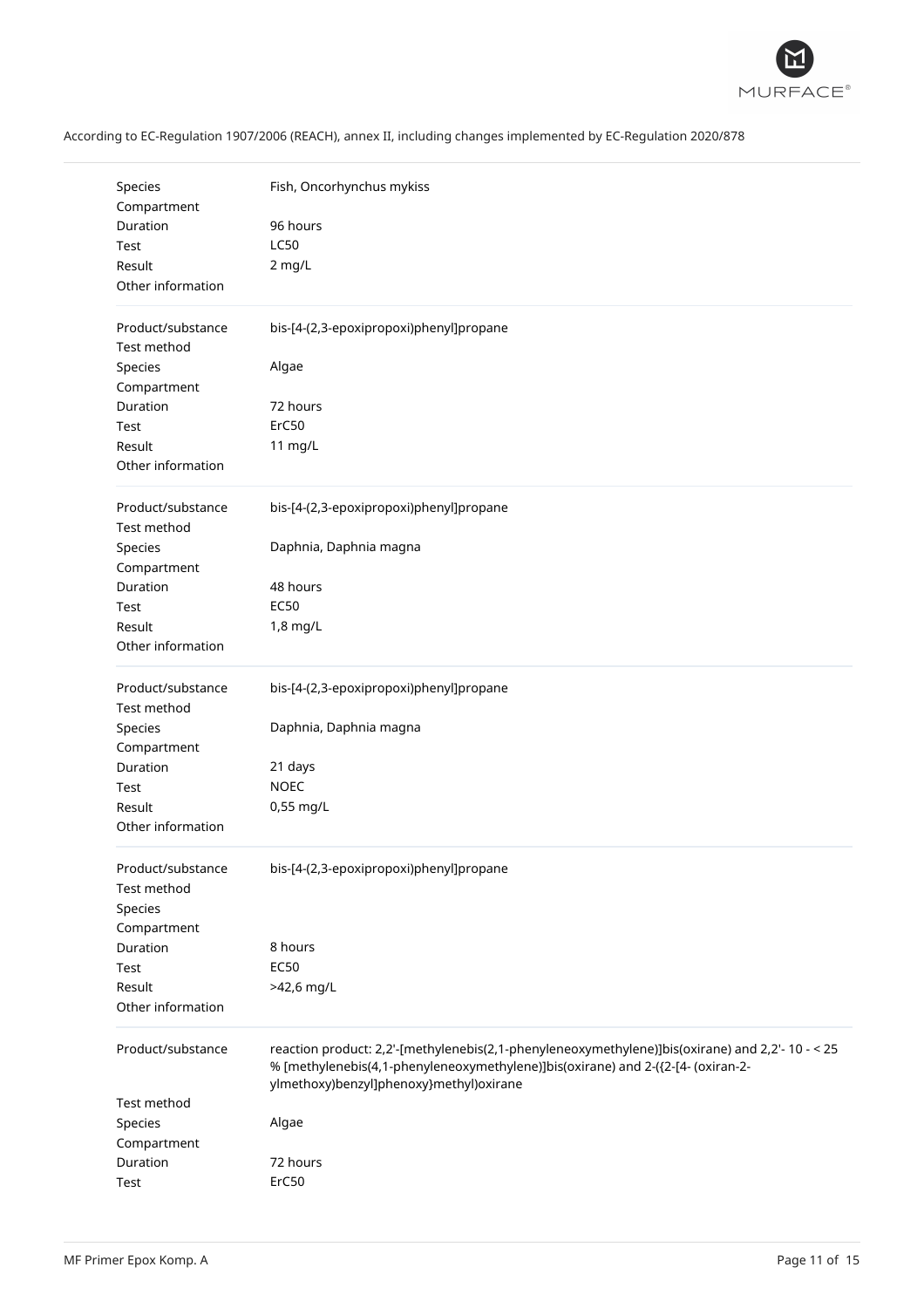

| Result<br>Other information | 1,8 mg/L                                                                                                                                                                                                                        |
|-----------------------------|---------------------------------------------------------------------------------------------------------------------------------------------------------------------------------------------------------------------------------|
| Product/substance           | reaction product: 2,2'-[methylenebis(2,1-phenyleneoxymethylene)]bis(oxirane) and 2,2'- 10 - < 25<br>% [methylenebis(4,1-phenyleneoxymethylene)]bis(oxirane) and 2-({2-[4- (oxiran-2-<br>ylmethoxy)benzyl]phenoxy}methyl)oxirane |
| Test method                 |                                                                                                                                                                                                                                 |
| Species                     | Fish                                                                                                                                                                                                                            |
| Compartment                 |                                                                                                                                                                                                                                 |
| Duration                    | 96 hours                                                                                                                                                                                                                        |
| Test                        | <b>LC50</b>                                                                                                                                                                                                                     |
| Result                      | 2,54 mg/L                                                                                                                                                                                                                       |
| Other information           |                                                                                                                                                                                                                                 |
| Product/substance           | reaction product: 2,2'-[methylenebis(2,1-phenyleneoxymethylene)]bis(oxirane) and 2,2'- 10 - < 25<br>% [methylenebis(4,1-phenyleneoxymethylene)]bis(oxirane) and 2-({2-[4- (oxiran-2-<br>ylmethoxy)benzyl]phenoxy}methyl)oxirane |
| Test method                 |                                                                                                                                                                                                                                 |
| Species                     | Crustacean, Daphnia magna                                                                                                                                                                                                       |
| Compartment                 |                                                                                                                                                                                                                                 |
|                             |                                                                                                                                                                                                                                 |
| Duration                    | 48 hours                                                                                                                                                                                                                        |
| Test                        | EC <sub>50</sub>                                                                                                                                                                                                                |
| Result                      | 2,55 mg/L                                                                                                                                                                                                                       |

### 12.2. Persistence and degradability

### No data available

# 12.3. Bioaccumulative potential

| Product/substance | bis-[4-(2,3-epoxipropoxi)phenyl]propane |
|-------------------|-----------------------------------------|
| Test method       |                                         |
| Potential         | No data available                       |
| bioaccumulation   |                                         |
| LogPow            | 3,242                                   |
| <b>BCF</b>        | 100-3000                                |
| Other information |                                         |

| Product/substance | reaction product: 2,2'-[methylenebis(2,1-phenyleneoxymethylene)]bis(oxirane) and 2,2'-10 - < 25<br>% [methylenebis(4,1-phenyleneoxymethylene)]bis(oxirane) and 2-({2-[4- (oxiran-2-<br>ylmethoxy)benzyl]phenoxy}methyl)oxirane |
|-------------------|--------------------------------------------------------------------------------------------------------------------------------------------------------------------------------------------------------------------------------|
| Test method       |                                                                                                                                                                                                                                |
| Potential         | No data available                                                                                                                                                                                                              |
| bioaccumulation   |                                                                                                                                                                                                                                |
| LogPow            | 3,6                                                                                                                                                                                                                            |
| <b>BCF</b>        | No data available                                                                                                                                                                                                              |
| Other information |                                                                                                                                                                                                                                |

# 12.4. Mobility in soil

# No data available

# 12.5. Results of PBT and vPvB assessment

This mixture/product does not contain any substances considered to meet the criteria classifying them as PBT and/or vPvB.

# 12.6. Endocrine disrupting properties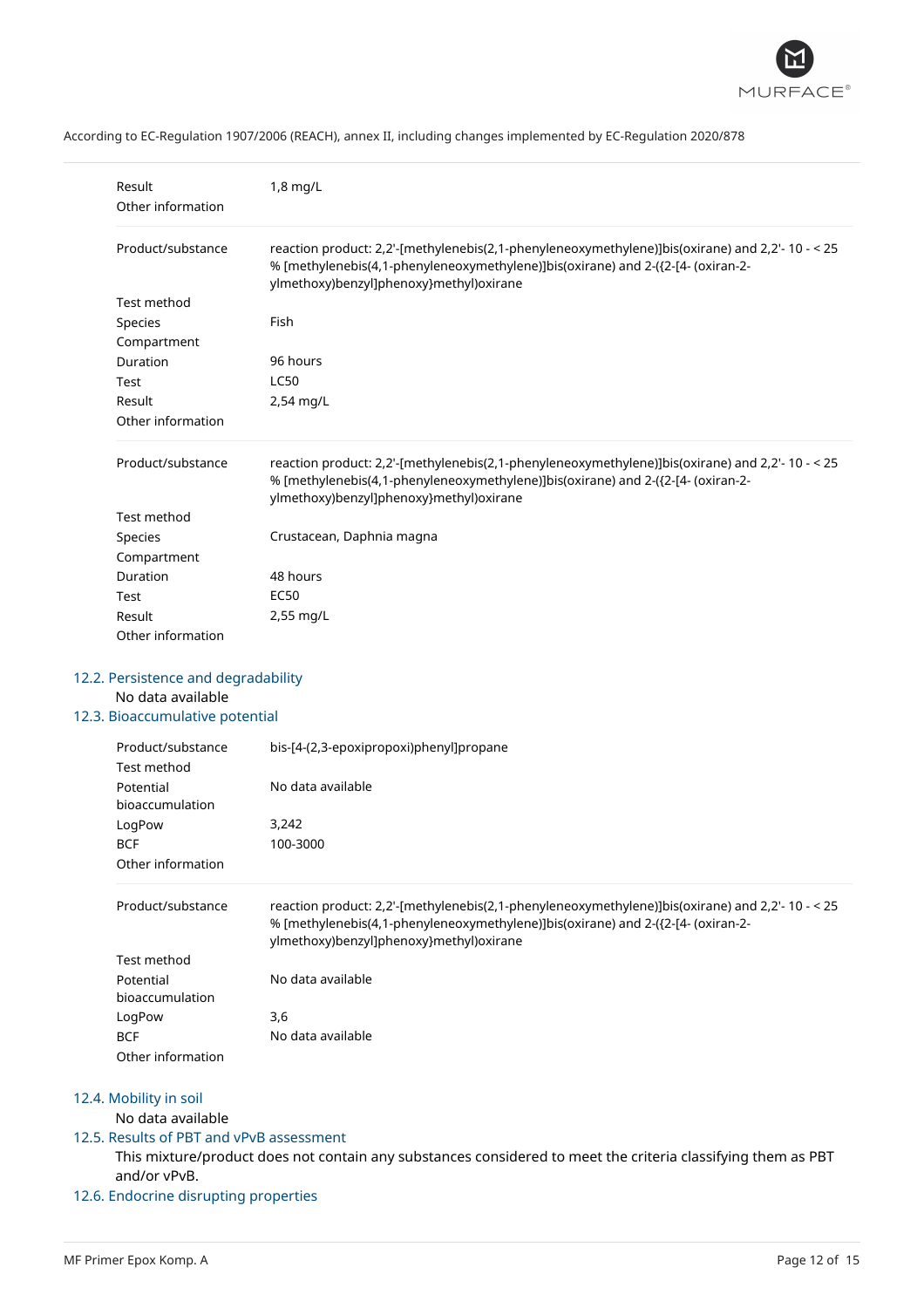

No special

### 12.7. Other adverse effects

This product contains substances that are toxic to the environment. May result in adverse effects to aquatic organisms.

This product contains substances, which may cause adverse long-term effects to the aquatic environment.

### SECTION 13: Disposal considerations

### 13.1. Waste treatment methods

Product is covered by the regulations on hazardous waste. HP 4 - Irritant (skin irritation and eye damage)

- HP 13 Sensitising
- HP 14 Ecotoxic
- 

Dispose of contents/container to an approved waste disposal plant.

Regulation (EU) No 1357/2014 of 18 December 2014 on waste.

# EWC code

Not applicable

# Specific labelling

Not applicable

### Contaminated packing

Packaging containing residues of the product must be disposed of similarly to the product.

### SECTION 14: Transport information

### 14.1. - 14.4.

This product is within scope of the regulations of transport of dangerous goods. These substances when carried in single or combination packaging's containing a net quantity per single or inner packaging of 5 L or less for liquids or having a net mass per single or inner packaging of 5 kg or less for solids, are not subject to any other provisions of ADR/IMDG/IATA provided the packaging's meet the general provisions of 4.1.1.1, 4.1.1.2, 4.1.1.4 - 4.1.1.8 (ADR, IMDG) / 5.0.2.4.1, 5.0.2.6.1.1, 5.0.2.8 (IATA)

### ADR/RID

| UN- or ID<br>number | UN proper shipping name                                | Labels | Packing group | Tunnel restriction<br>code |
|---------------------|--------------------------------------------------------|--------|---------------|----------------------------|
| 3082                | ENVIRONMENTALLY HAZARDOUS<br>SUBSTANCE, LIQUID, N.O.S. |        | Ш             | 3 (-)                      |

### IMDG

| number | UN- or ID UN proper shipping name                      | Labels | Packing group | EmS        |
|--------|--------------------------------------------------------|--------|---------------|------------|
| 3082   | ENVIRONMENTALLY HAZARDOUS<br>SUBSTANCE, LIQUID, N.O.S. |        | Ш             | $F-A. S-F$ |

### MARINE POLLUTANT

Yes

### IATA

| number | UN- or ID UN proper shipping name                      | Labels | Packing group |
|--------|--------------------------------------------------------|--------|---------------|
| 3082   | ENVIRONMENTALLY HAZARDOUS<br>SUBSTANCE, LIQUID, N.O.S. |        | Ш             |

### 14.5. Environmental hazards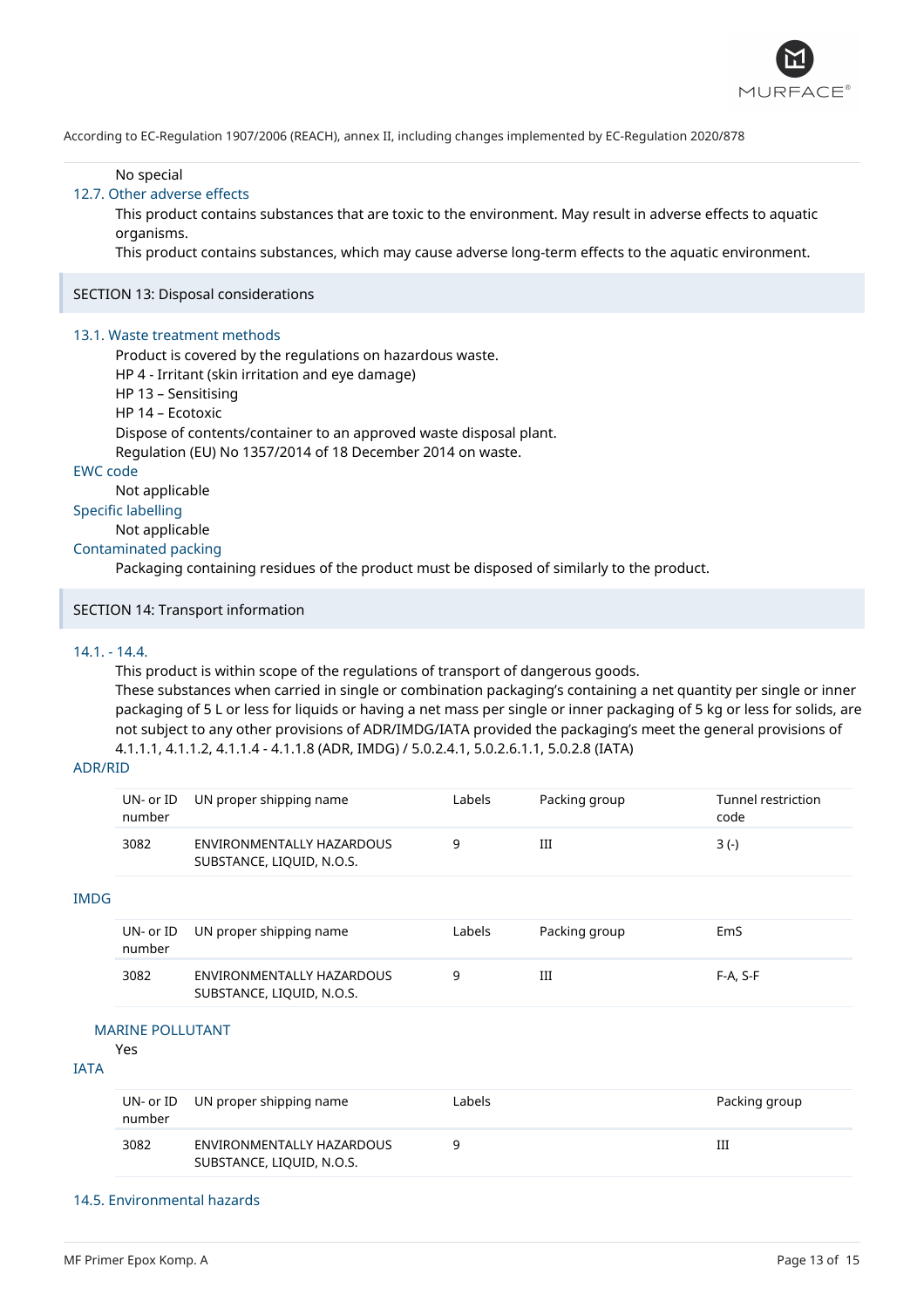

This product contains substances, which may cause adverse long-term effects to the aquatic environment. 14.6. Special precautions for user

Not applicable

14.7. Maritime transport in bulk according to IMO instruments No data available

SECTION 15: Regulatory information

# 15.1. Safety, health and environmental regulations/legislation specific for the substance or mixture Restrictions for application

Restricted to professional users.

People under the age of 18 shall not be exposed to this product.

Demands for specific education

Use of this product requires dedicated training in work with polyurethane and epoxy products.

### SEVESO - Categories / dangerous substances

E2 - ENVIRONMENTAL HAZARDS, Qualifying quantity (lower-tier): 200 tonnes / (upper-tier): 500 tonnes

# Additional information

Not applicable

### Sources

The Management of Health and Safety at Work Regulations 1999 Control of Major Accident Hazards (COMAH) Regulations 2015. Regulation (EU) No 1357/2014 of 18 December 2014 on waste. CLP Regulation (EC) No 1272/2008, as retained and amended in UK law. EC-Regulation 1907/2006 (REACH), as amended by UK REACH Regulations SI 2019/758

### 15.2. Chemical safety assessment

No

### SECTION 16: Other information

### Full text of H-phrases as mentioned in section 3

H315, Causes skin irritation.

H317, May cause an allergic skin reaction.

H319, Causes serious eye irritation.

H411, Toxic to aquatic life with long lasting effects.

### Abbreviations and acronyms

ADN = European Provisions concerning the International Carriage of Dangerous Goods by Inland Waterway

ADR = The European Agreement concerning the International Carriage of Dangerous Goods by Road

ATE = Acute Toxicity Estimate

BCF = Bioconcentration Factor

CAS = Chemical Abstracts Service

CE = Conformité Européenne

CLP = Classification, Labelling and Packaging Regulation [Regulation (EC) No. 1272/2008]

CSA = Chemical Safety Assessment

CSR = Chemical Safety Report

DMEL = Derived Minimal Effect Level

DNEL = Derived No Effect Level

EINECS = European Inventory of Existing Commercial chemical Substances

ES = Exposure Scenario

EUH statement = CLP-specific Hazard statement

EWC = European Waste Catalogue

GHS = Globally Harmonized System of Classification and Labelling of Chemicals

IARC = International Agency for Research on Cancer (IARC)

IATA = International Air Transport Association